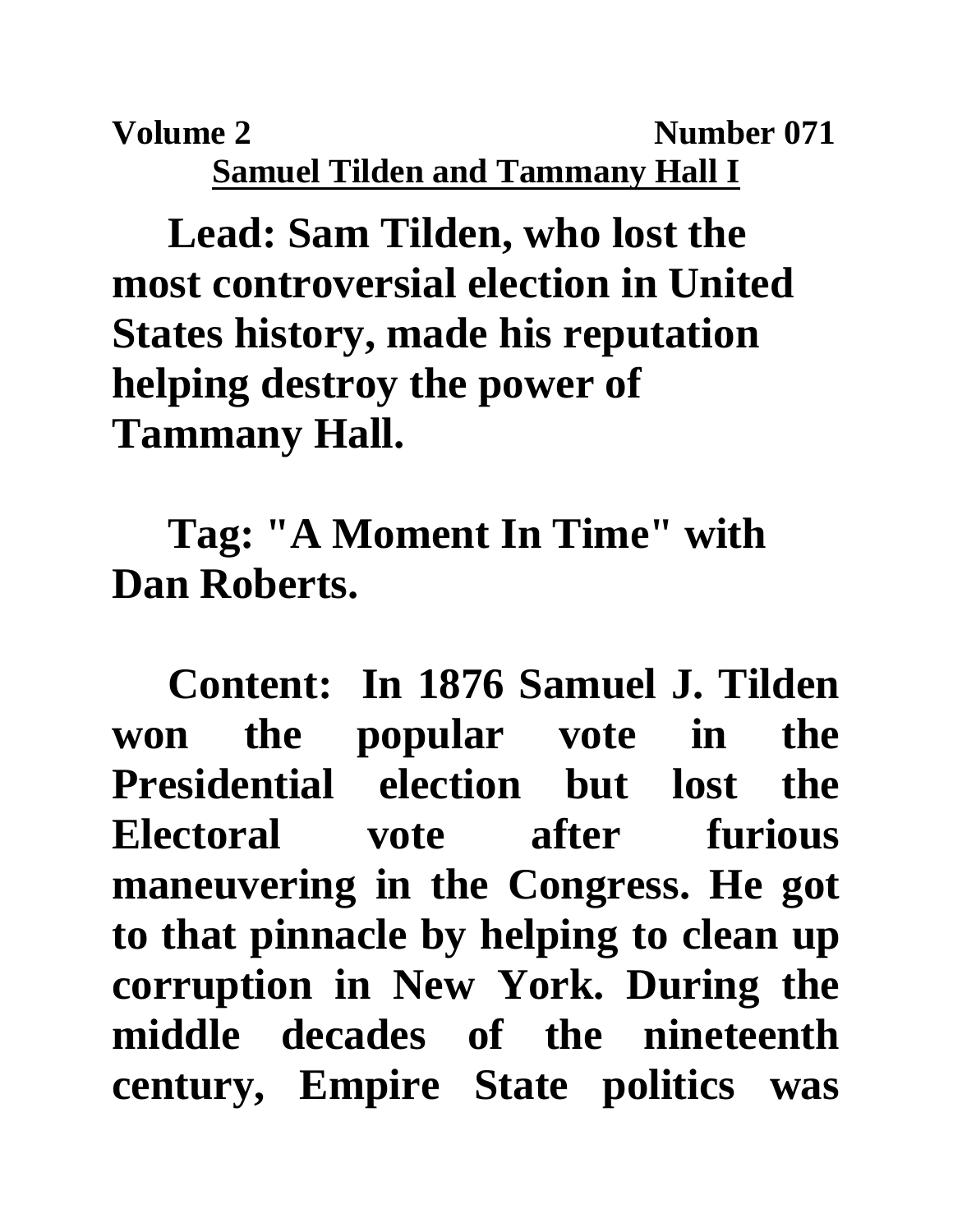**dominated by Tammany Hall. The Society of Tammany was a working class political club in the City of New York and had been a force in that state's politics since the years just after the American Revolution. Tammany helped promote the political ambitions of Aaron Burr who rose to be Vicepresident of the United States but fell in disgrace after he shot Alexander Hamilton in a duel. By 1860 Tammany had enormous power over political elections and patronage in New York. The organization was dominated by William Marcy Tweed and his associates who were known as the Tweed Ring.**

**During the Civil War the Ring used its power to secure lucrative**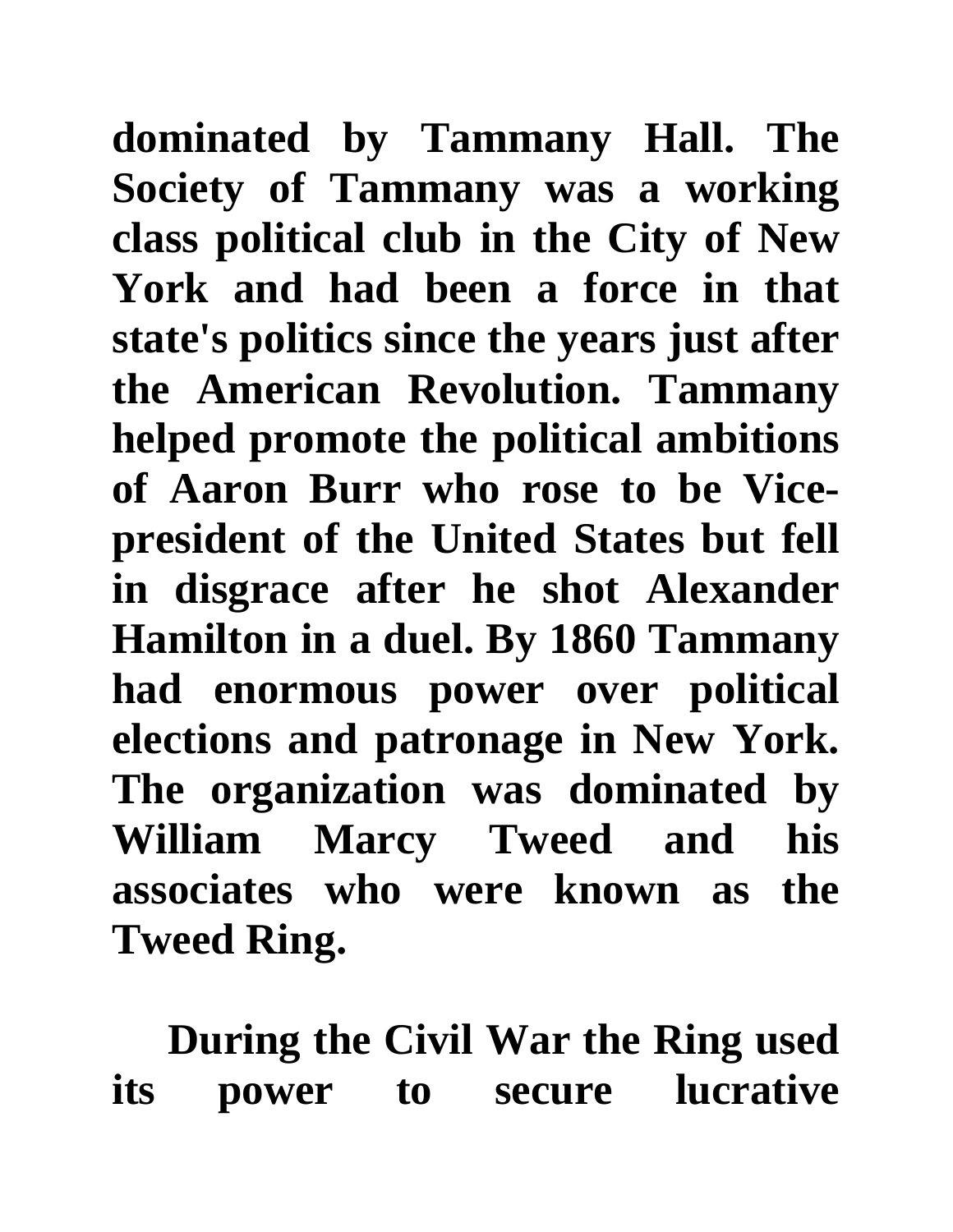**government contracts for its allies in exchange for cash payments. It was very difficult to obtain a city job without Tammany and therefore immigrants flocked to join the Society. thus swelling its political base. Soon it began to reach beyond the City to influence state elections. In 1868 Tammany sent \$1000 into each of the 327 New York election districts to help with ballot box stuffing and bribes. Some districts reported returns even before the votes were cast. This helped insure that candidates sympathetic to Tammany would be sent to the state house in Albany. Tweed himself was elected to this the best legislature money could buy.**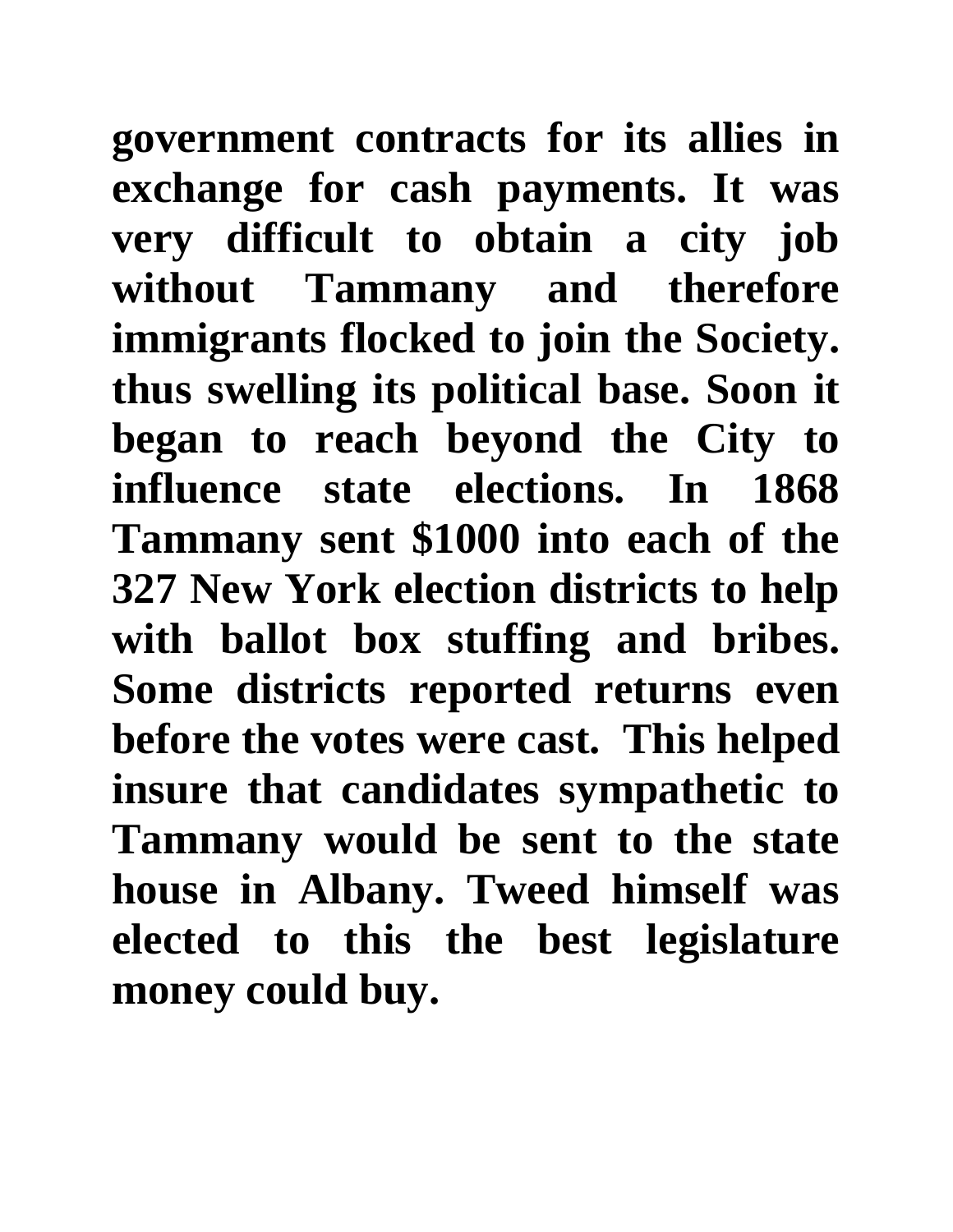**Back in New York the Ring reached out to control the shaping of public opinion. It made a bid to purchase the dominant newspaper in town, the "New York Times," but at the last minute those reformers opposed to the Ring's corruption were able to secure enough money to keep the paper out of its hands. The Times became the voice of reform and Tweed's most formidable opponent. Next time: Samuel Tilden joins the forces of reform and helps destroy the Tammany Ring.**

**At the University of Richmond this is Dan Roberts.**